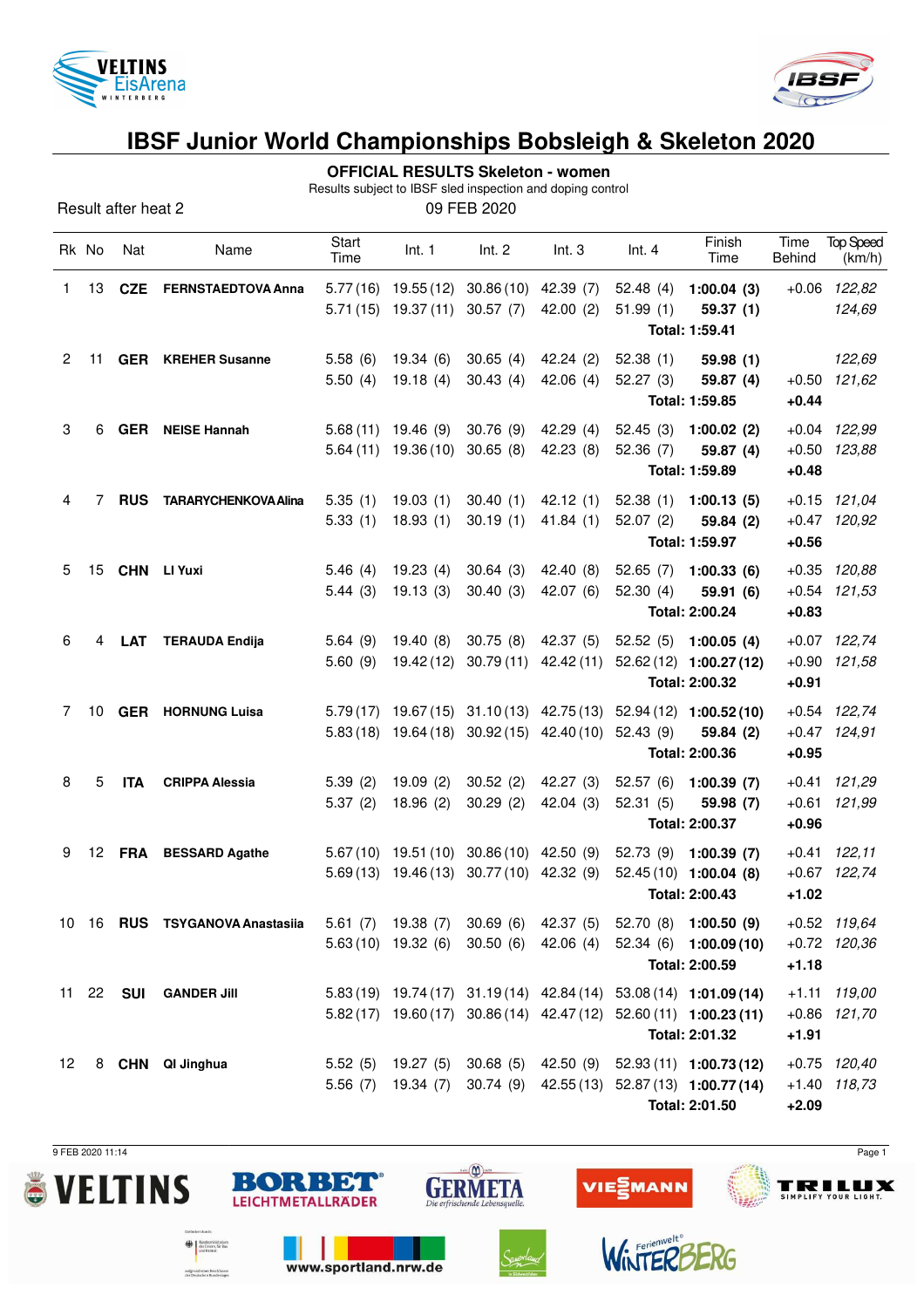



**OFFICIAL RESULTS Skeleton - women**

Results subject to IBSF sled inspection and doping control

Result after heat 2 09 FEB 2020

|    | Rk No          | Nat        | Name                         | Start<br>Time       | Int. 1                  | Int. 2                                         | Int.3                                                                                     | Int. $4$ | Finish<br>Time                                                                                                                                             | Time<br>Behind                | <b>Top Speed</b><br>(km/h) |
|----|----------------|------------|------------------------------|---------------------|-------------------------|------------------------------------------------|-------------------------------------------------------------------------------------------|----------|------------------------------------------------------------------------------------------------------------------------------------------------------------|-------------------------------|----------------------------|
| 13 | 3              | <b>AUT</b> | <b>STEINER Victoria</b>      | 5.63(8)<br>5.67(12) | 19.51 (10)<br>19.53(14) |                                                | $30.96(16)$ 42.67(14)                                                                     |          | 30.99 (12) 42.66 (12) 52.90 (10) 1:00.68 (11)<br>53.02 (14) 1:00.87 (16)<br>Total: 2:01.55                                                                 | $+1.50$<br>$+2.14$            | +0.70 120,04<br>119,68     |
| 14 | 9              |            | CHN ZHAO Dan                 | 5.69(14)<br>5.50(4) | 19.67 (15)<br>19.19(5)  | 31.30(17)<br>30.48(5)                          | 43.26 (18)<br>42.15(7)                                                                    |          | 53.71 (19) 1:01.53 (19)<br>52.41 (8) 1:00.06 (9)<br>Total: 2:01.59                                                                                         | $+1.55$<br>$+0.69$<br>$+2.18$ | 120,20<br>122,07           |
| 15 | $\overline{c}$ | <b>ITA</b> | <b>FUMAGALLI Alessandra</b>  | 5.45(3)<br>5.55(6)  | 19.17(3)<br>19.34(7)    | 30.69(6)<br>30.84(13)                          | 42.60 (11)<br>42.79 (17)                                                                  |          | 53.07 (13) 1:00.97 (13)<br>$53.25(17)$ 1:01.12(18)<br>Total: 2:02.09                                                                                       | $+0.99$<br>$+1.75$<br>$+2.68$ | 118,53<br>119,28           |
| 15 | 19             |            | <b>RUS</b> SUROVTSEVA Marija |                     |                         |                                                |                                                                                           |          | 5.68 (11) 19.62 (13) 31.22 (16) 43.13 (15) 53.52 (15) 1:01.34 (16)<br>5.69 (13) 19.56 (15) 31.02 (17) 42.76 (15) 53.04 (15) 1:00.75 (13)<br>Total: 2:02.09 | $+1.36$<br>$+1.38$<br>$+2.68$ | 119,60<br>120,40           |
| 17 | 20             | <b>BEL</b> | <b>DE NEVE Katrien</b>       |                     |                         |                                                | 5.79 (17) 19.78 (18) 31.37 (18) 43.21 (17)<br>$5.71(15)$ 19.58 (16) 31.04 (18) 42.82 (18) |          | 53.59 (16) 1:01.44 (18)<br>53.12 (16) 1:00.78 (15)<br>Total: 2:02.22                                                                                       | $+1.46$<br>$+1.41$<br>$+2.81$ | 118,73<br>122,19           |
| 18 | 14             | LAT        | <b>ZUNTE Darta</b>           | 5.58(8)             | 19.34(7)                |                                                |                                                                                           |          | 5.69 (14) 19.62 (13) 31.21 (15) 43.17 (16) 53.59 (16) 1:01.36 (17)<br>30.83 (12) 42.78 (16) 53.26 (18) 1:01.17 (19)<br>Total: 2:02.53                      | $+1.80$<br>$+3.12$            | $+1.38$ $121,00$<br>118,53 |
| 19 | 1              | <b>AUT</b> | <b>MAI Chiara</b>            |                     |                         | $6.12(20)$ $20.20(20)$ $31.67(20)$ $43.39(20)$ |                                                                                           |          | 6.11 (22) 20.21 (21) 31.79 (21) 43.50 (19) 53.70 (18) 1:01.31 (15)<br>53.62 (20) 1:01.35 (20)<br>Total: 2:02.66                                            | $+1.98$<br>$+3.25$            | +1.33 122,28<br>121,82     |
| 20 | 17             | <b>AUT</b> | <b>UNTERSCHEIDER Annia</b>   |                     |                         |                                                |                                                                                           |          | 6.08 (21) 20.15 (20) 31.77 (20) 43.61 (20) 53.99 (20) 1:01.76 (20)<br>6.05 (19) 20.02 (19) 31.52 (19) 43.24 (19) 53.45 (19) 1:01.05 (17)<br>Total: 2:02.81 | $+1.68$<br>$+3.40$            | +1.78 120,20<br>122,36     |
| 21 | 21             | <b>BEL</b> | <b>PELCKMANS Aline</b>       |                     |                         |                                                |                                                                                           |          | $5.95(20)$ $20.10(19)$ $31.75(19)$ $43.62(21)$ $54.10(21)$ $1:01.98(21)$<br>Total: 1:01.98                                                                 |                               | $+2.00$ 119,28             |
| 22 | 18             | <b>JPN</b> | <b>JIN Akane</b>             | 5.68(11)            |                         |                                                |                                                                                           |          | 20.29 (22) 32.35 (22) 44.48 (22) 54.97 (22) 1:02.99 (22)                                                                                                   |                               | +3.01 117,99               |
|    |                |            |                              |                     |                         |                                                |                                                                                           |          | Total: 1:02.99                                                                                                                                             |                               |                            |

|                                                   | 22 sleds entered 22 sleds ranked 0 sleds disqualified |  |                                                                         |
|---------------------------------------------------|-------------------------------------------------------|--|-------------------------------------------------------------------------|
| <b>DNF</b> Did Not Finish <b>DSQ</b> Disqualified |                                                       |  | <b>DNS</b> Did Not Start DQB Disqualified for unsportsmanlike behaviour |

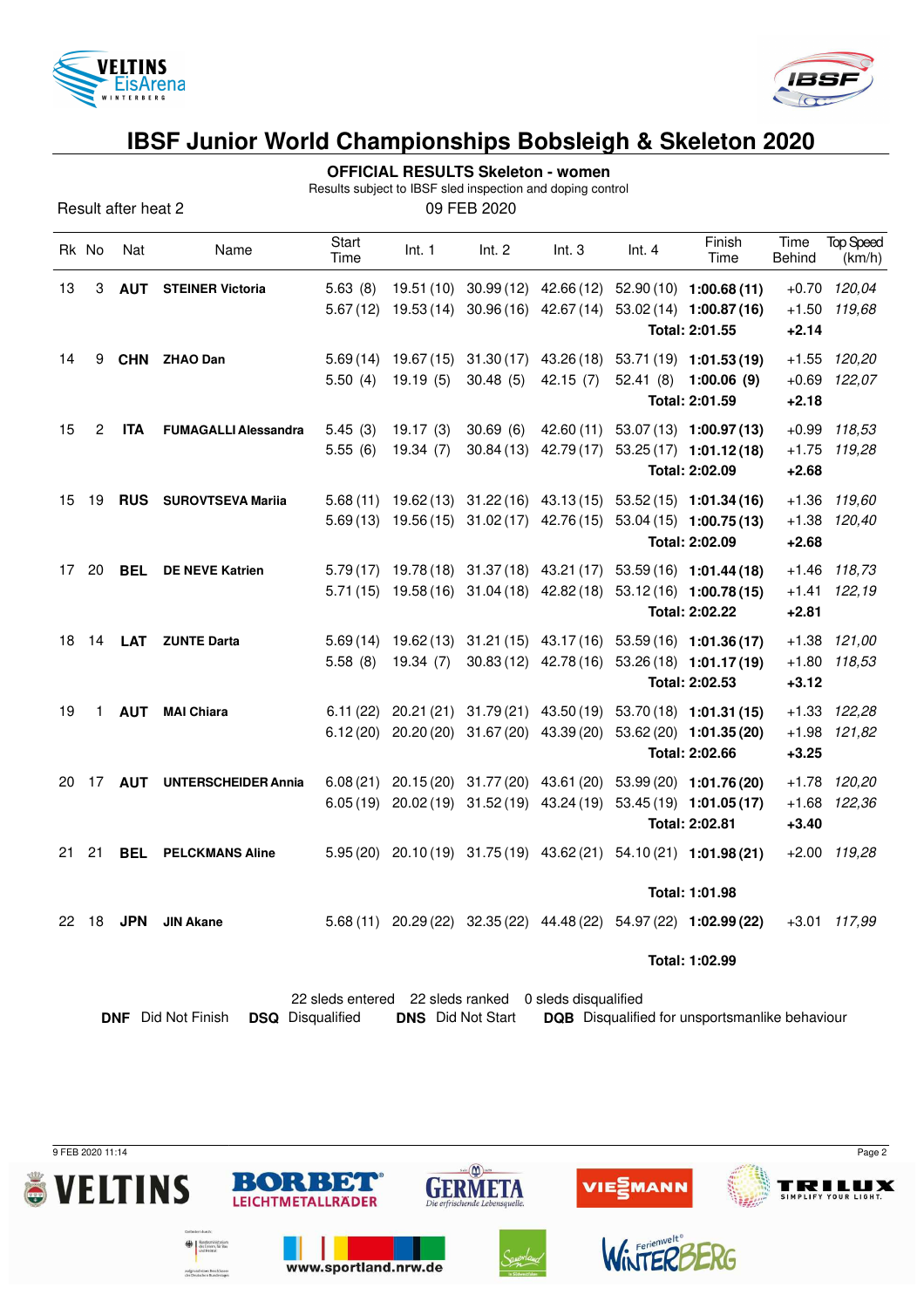



| <b>OFFICIAL RESULTS Skeleton - men</b> |  |
|----------------------------------------|--|
|----------------------------------------|--|

Results subject to IBSF sled inspection and doping control

| Result after heat 2 | 08 FEB 2020 |
|---------------------|-------------|
|---------------------|-------------|

|                 | Rk No | Nat        | Name                              | Start<br>Time        | Int. 1                            | Int. 2                | Int.3                                                 | Int. 4                                                     | Finish<br>Time          | Time<br>Behind     | <b>Top Speed</b><br>(km/h) |
|-----------------|-------|------------|-----------------------------------|----------------------|-----------------------------------|-----------------------|-------------------------------------------------------|------------------------------------------------------------|-------------------------|--------------------|----------------------------|
| 1               | 4     | <b>GER</b> | <b>KEISINGER Felix</b>            | 4.91(1)              | 17.97(1)                          | 28.69(1)              | 39.57(1)                                              | 49.20 (1)                                                  | 56.36 (2)               | $+0.01$            | 128,52                     |
|                 |       |            |                                   | 4.87(1)              | 17.87(1)                          | 28.49(1)              | 39.26(1)                                              | 48.83 (1)<br>Total: 1:52.40                                | 56.04(1)                |                    | 127,75                     |
| $\overline{2}$  | 11    |            | <b>GER</b> SEIBEL Felix           | 5.12(17)             | 18.31(11)                         | 28.99(6)              | 39.78(3)                                              | 49.33 (2)                                                  | 56.35(1)                |                    | 131,00                     |
|                 |       |            |                                   | 5.10(14)             | 18.27(9)                          | 28.94(6)              | 39.73(3)                                              | 49.28 (3)<br>Total: 1:52.78                                | 56.43 (3)               | $+0.39$<br>$+0.38$ | 130,01                     |
| 3               | 6     | <b>GER</b> | <b>KUECHLER Fabian</b>            | 4.93(2)              | 18.01(2)                          | 28.74(2)              | 39.68 (2)                                             | 49.40 (3)                                                  | 56.60(3)                |                    | $+0.25$ 128,47             |
|                 |       |            |                                   | 4.88(2)              | 17.95(2)                          | 28.68(2)              | 39.58(2)                                              | 49.22 (2)                                                  | 56.42 (2)               | $+0.38$            | 131,14                     |
|                 |       |            |                                   |                      |                                   |                       |                                                       | Total: 1:53.02                                             |                         | $+0.62$            |                            |
| 4               | 12    |            | <b>UKR</b> HERASKEVYCH Vladyslav  | 5.09(15)<br>5.07(11) | 18.31(11)<br>18.27(9)             | 29.07(8)<br>29.00(7)  | 39.96 (7)<br>39.82(6)                                 | 49.61 (6)<br>49.41 (4)                                     | 56.78 (8)<br>56.47 (4)  | $+0.43$<br>$+0.43$ | 127,65<br>130,10           |
|                 |       |            |                                   |                      |                                   |                       |                                                       | Total: 1:53.25                                             |                         | $+0.85$            |                            |
| 5               | 13    |            | <b>GBR</b> WESTON Matt            | 4.94(3)              | 18.05(3)                          | 28.83(3)              | 39.80(4)                                              | 49.48 (4)                                                  | 56.61(4)                | $+0.26$            | 128,61                     |
|                 |       |            |                                   | 4.95(4)              | 18.09(4)                          | 28.88(5)              | 39.84 (7)                                             | 49.56 (7)                                                  | 56.70 (6)               | $+0.66$            | 128,47                     |
|                 |       |            |                                   |                      |                                   |                       |                                                       | Total: 1:53.31                                             |                         | $+0.91$            |                            |
| 6               | 7     | <b>RUS</b> | <b>RUKOSUEV Evgeniy</b>           | 5.08(13)<br>5.08(12) | 18.31 (11)<br>18.29(12)           | 29.10(10)<br>29.06(9) | 39.99(9)<br>39.97 (8)                                 | 49.61 (6)<br>49.60 (8)                                     | 56.65(5)<br>56.68 (5)   | $+0.30$<br>$+0.64$ | 129,54<br>129,91           |
|                 |       |            |                                   |                      |                                   |                       |                                                       | Total: 1:53.33                                             |                         | $+0.93$            |                            |
| 7               | 10    | <b>ITA</b> | <b>BAGNIS Amedeo</b>              | 4.97(5)              | 18.06(4)                          | 28.83(3)              | 39.82(5)                                              | 49.52 (5)                                                  | 56.68(6)                |                    | $+0.33$ $128,02$           |
|                 |       |            |                                   | 4.99(5)              | 18.14(5)                          | 28.87(4)              | 39.79(4)                                              | 49.46 (5)<br>Total: 1:53.47                                | 56.79 (9)               | $+1.07$            | $+0.75$ 128,02             |
| 8               | 16    | <b>LAT</b> | <b>NETLAUS Krists</b>             | 4.96(4)              | 18.11(5)                          | 28.88(5)              | 39.88 (6)                                             | 49.61 (6)                                                  | 56.78 (8)               |                    | $+0.43$ $128.52$           |
|                 |       |            |                                   | 4.94(3)              | 18.04(3)                          | 28.78(3)              | 39.79 (4)                                             | 49.52 (6)                                                  | 56.71 (7)               | $+0.67$            | 128,25                     |
|                 |       |            |                                   |                      |                                   |                       |                                                       | Total: 1:53.49                                             |                         | $+1.09$            |                            |
| 9               | 8     | <b>AUT</b> | <b>MAIER Samuel</b>               | 5.18(22)<br>5.22(20) | 18.37 (17) 29.09 (9)<br>18.46(17) | 29.18(15)             | 39.96 (7)<br>40.13(13)                                | 49.61 (6)<br>49.83 (12)                                    | 56.74 (7)<br>56.99 (11) | $+0.39$<br>$+0.95$ | 128,70<br>128,61           |
|                 |       |            |                                   |                      |                                   |                       |                                                       | Total: 1:53.73                                             |                         | $+1.33$            |                            |
| 10 <sup>1</sup> |       |            | 9 RUS SEMENOV Vladislav           |                      |                                   |                       |                                                       | $5.07(12)$ $18.32(14)$ $29.19(14)$ $40.22(13)$ $49.94(13)$ | 57.08(10)               |                    | +0.73 128,20               |
|                 |       |            |                                   |                      |                                   |                       | 5.04 (9) $18.29(12)$ 29.08 (10) 40.02 (10) 49.67 (9)  |                                                            | 56.83(10)               |                    | $+0.79$ 131,05             |
|                 |       |            | 11 22 AUT SCHLINTNER Alexander    |                      |                                   |                       | 5.13 (18) 18.40 (19) 29.30 (18) 40.34 (16) 50.06 (15) | Total: 1:53.91                                             |                         | $+1.51$            | $+0.84$ 128,11             |
|                 |       |            |                                   |                      |                                   |                       | $5.08(12)$ 18.28 (11) 29.09 (12) 40.02 (10) 49.67 (9) |                                                            | 57.19(14)<br>56.75 (8)  |                    | $+0.71$ 129,07             |
|                 |       |            |                                   |                      |                                   |                       |                                                       | Total: 1:53.94                                             |                         | $+1.54$            |                            |
|                 |       |            | 12 14 ROU ENACHE Mihail Sebastian |                      | 5.05 (9) 18.23 (7) 29.02 (7)      |                       |                                                       | 40.08 (10) 49.84 (10)                                      | 57.11(12)               |                    | $+0.76$ 127,16             |
|                 |       |            |                                   | 5.02(6)              | 18.21 (6) 29.00 (7)               |                       |                                                       | 40.00 (9) 49.83 (12)<br>Total: 1:54.25                     | 57.14(13)               | $+1.85$            | +1.10 127,25               |

 $sin(\sum)$  is the set of  $\sum$ 

**GERMETA** 

VIEZMANN

WinTER

BORBET

**LEICHTMETALLRÄDER** 

www.sportland.nrw.de

 $\bigoplus_{\text{def} \text{ Inorm } t} \left\{\begin{array}{l}\text{Subsemins} \\ \text{des Inorm, f} \\ \text{and Heirut}\end{array}\right.$ 

sulgrund eines Beschlussen<br>des Deutschen Bundestages

8 FEB 2020 11:04 Page 1

**TRILLIX** 

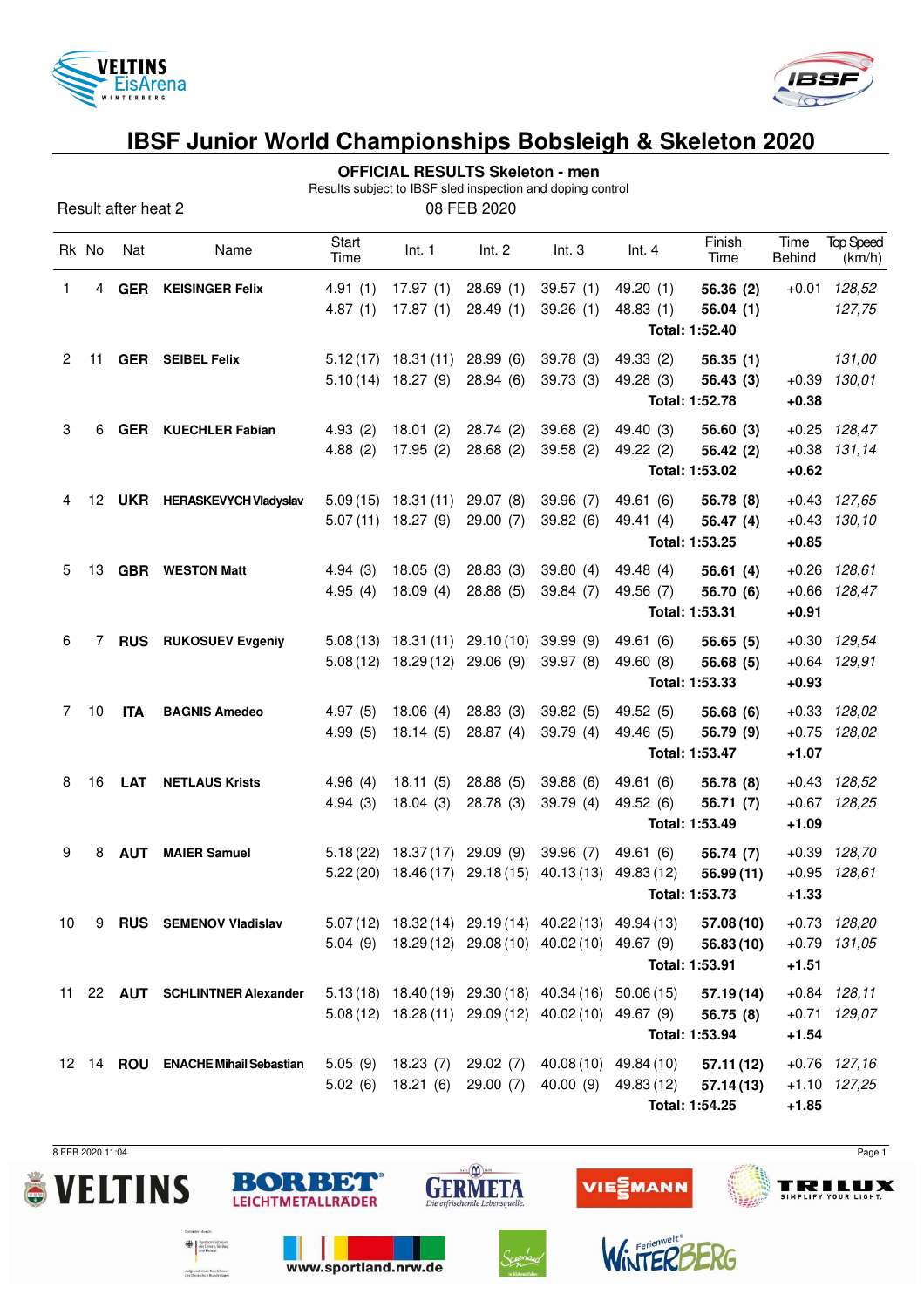



**OFFICIAL RESULTS Skeleton - men**

Results subject to IBSF sled inspection and doping control

Result after heat 2 08 FEB 2020

|    | Rk No | Nat        | Name                                                                                                       | Start<br>Time        | Int. 1                                         | Int. 2                                                    | Int.3                                                                   | Int.4                                                                       | Finish<br>Time                            | Time<br>Behind     | <b>Top Speed</b><br>(km/h)       |
|----|-------|------------|------------------------------------------------------------------------------------------------------------|----------------------|------------------------------------------------|-----------------------------------------------------------|-------------------------------------------------------------------------|-----------------------------------------------------------------------------|-------------------------------------------|--------------------|----------------------------------|
| 13 | -26   | <b>RUS</b> | <b>GIZITDINOV Dmitriy</b>                                                                                  | 5.09(15)<br>5.12(16) | 18.30(9)<br>18.43 (16)                         | 29.24 (17)                                                | 29.10 (10) 40.13 (11) 49.92 (12)<br>40.16(15)                           | 49.91 (14)                                                                  | 57.15(13)<br>57.20(16)<br>Total: 1:54.35  | $+0.80$<br>$+1.95$ | 127,38<br>+1.16 126,49           |
| 14 | 15    | <b>LAT</b> | <b>VEINBERGS Elvis</b>                                                                                     | 5.21(23)             |                                                | 18.53 (23) 29.40 (22)                                     | 40.45 (19)<br>$5.19(18)$ $18.46(17)$ $29.26(18)$ $40.28(17)$            | 50.17(18)<br>49.96 (16)                                                     | 57.32(15)<br>57.08(12)<br>Total: 1:54.40  | $+2.00$            | +0.97 128,98<br>$+1.04$ $128.43$ |
| 15 | 20    |            | <b>CHN</b> ASAIERHAZI Hayisaer                                                                             | 5.04(8)<br>5.03(7)   | 18.30(9)<br>18.30 (14)                         | 29.17 (13)<br>29.19(16)                                   | 40.15(12)<br>40.33(18)                                                  | 49.91 (11)<br>50.19(19)                                                     | 57.09(11)<br>57.44 (19)<br>Total: 1:54.53 | $+2.13$            | $+0.74$ 130,86<br>+1.40 126,31   |
| 16 | 2     |            | <b>GBR</b> BOSTOCK Laurence                                                                                | 5.03(7)              | 18.25(8)                                       |                                                           | $5.08(13)$ $18.37(17)$ $29.25(16)$ $40.28(15)$<br>29.08 (10) 40.10 (12) | 50.02(14)<br>49.81 (11)                                                     | 57.39(17)<br>57.16(14)<br>Total: 1:54.55  | $+2.15$            | $+1.04$ $129,21$<br>+1.12 129,54 |
| 17 | -23   |            | <b>CAN</b> ENZIE Blake                                                                                     | 5.21(23)<br>5.20(19) |                                                | 18.54 (24) 29.40 (22)<br>18.51 (20) 29.32 (19) 40.36 (19) | 40.38(17)                                                               | 50.10(16)<br>50.05(18)                                                      | 57.33(16)<br>57.30(17)<br>Total: 1:54.63  | $+2.23$            | +0.98 129,26<br>$+1.26$ $129.31$ |
| 18 | 3     |            | <b>FRA</b> DEFAYET Lucas                                                                                   |                      | $5.10(14)$ 18.34(15)                           | $5.17(19)$ $18.49(20)$ $29.38(21)$<br>29.14(14)           | 40.47 (20)<br>40.13(13)                                                 | 50.29 (20)<br>49.94 (15)                                                    | 57.59 (20)<br>57.19(15)<br>Total: 1:54.78 | $+2.38$            | +1.24 126,44<br>$+1.15$ $127,16$ |
| 19 | 18    | <b>ROU</b> | <b>PACIOIANU Mihai Daniel</b>                                                                              | 5.03(7)<br>5.04(9)   | 18.24(8)<br>18.24(7)                           |                                                           | 29.14 (12) 40.27 (14)<br>29.13 (13) 40.24 (16)                          | 50.11(17)<br>50.03(17)<br>Total: 1:54.79                                    | 57.45 (18)<br>57.34(18)                   | $+1.30$<br>$+2.39$ | +1.10 125,56<br>126,44           |
| 20 | 5     | <b>SUI</b> | <b>KEISER Samuel</b>                                                                                       | 5.17(17)             | $5.17(19)$ 18.49 (20) 29.37 (20)<br>18.50 (19) | 29.40 (20)                                                | 40.43 (18)<br>40.51 (20)                                                | 50.21(19)<br>50.28(20)                                                      | 57.50(19)<br>57.46 (20)<br>Total: 1:54.96 | $+2.56$            | $+1.15$ $125,83$<br>+1.42 127,79 |
| 21 | 31    | <b>SUI</b> | <b>BUFF Jean Jacques</b>                                                                                   |                      |                                                | 5.39 (30) 18.97 (31) 29.92 (29) 40.88 (26)                |                                                                         | 50.51 (22)                                                                  | 57.67 (21)<br><b>Total: 57.67</b>         |                    | $+1.32$ $127,61$                 |
|    |       |            | 22 17 SUI SUMMERMATTER Livio 5.22 (25) 18.52 (22) 29.40 (22) 40.51 (21) 50.42 (21) 57.81 (22) +1.46 126,53 |                      |                                                |                                                           |                                                                         |                                                                             | <b>Total: 57.81</b>                       |                    |                                  |
| 23 |       |            | 1 DEN JOHANSEN Rasmus                                                                                      |                      |                                                |                                                           |                                                                         | $5.29(28)$ 18.66 (25) 29.66 (25) 40.78 (25) 50.64 (26) 57.93 (23)           | <b>Total: 57.93</b>                       |                    | +1.58 128,89                     |
|    |       |            | 23 25 JPN KINOSHITA Rin                                                                                    |                      |                                                |                                                           |                                                                         | 5.00 (6) 18.19 (6) 29.19 (14) 40.55 (24) 50.53 (23) 57.93 (23) +1.58 126,40 |                                           |                    |                                  |

**Total: 57.93**